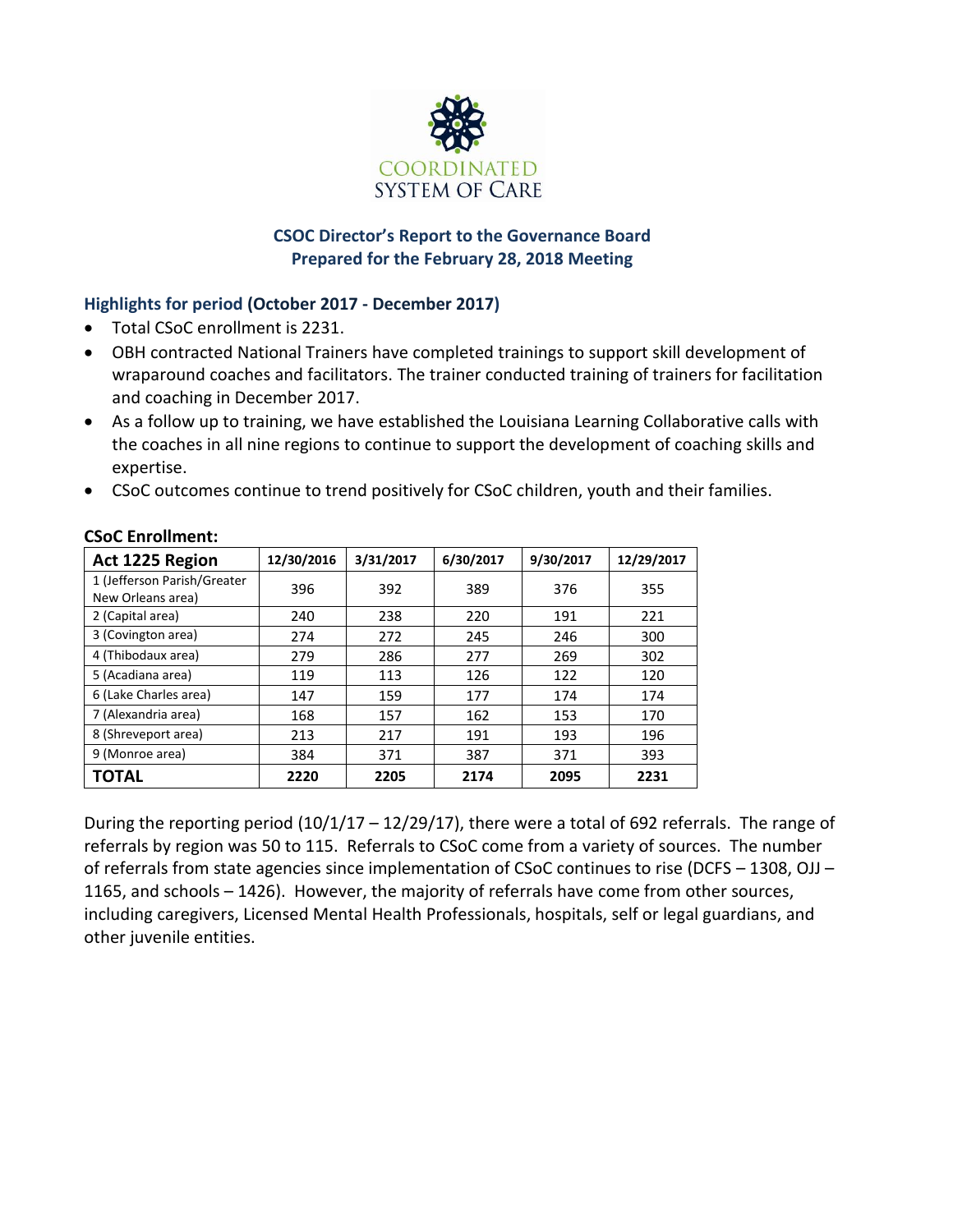# Referrals by Agency/Entity



| <b>REFERRING SOURCE</b>             | 9/30/2017 | 12/29/2017 | <b>CHANGE</b> |
|-------------------------------------|-----------|------------|---------------|
| Caregiver                           | 3021      | 3163       | 142           |
| Licensed Mental Health Professional | 2412      | 2558       | 146           |
| Other                               | 1775      | 1844       | 69            |
| DOE/School                          | 1306      | 1426       | 120           |
| Hospitals                           | 1347      | 1372       | 25            |
| <b>DCFS</b>                         | 1239      | 1308       | 69            |
| LLO                                 | 1107      | 1165       | 58            |
| Self or Legal Guardian              | 995       | 1019       | 24            |
| <b>Other Juvenile Entities</b>      | 687       | 709        | 22            |
| OBH                                 | 125       | 129        | 4             |
| Primary Care Physician (PCP)        | 71        | 84         | 13            |
| Total                               | 14,085    | 14,777     | 692           |

 $4 - \text{La CSoC 565}$ 

Magellan

Per request from Board members, the table below reflects referrals by region over the last four quarters. This table will continue to be included in the CSoC Director's Report.

| Act 1225 Region                               | 3/31/2017 | 6/30/2017 | 9/30/2017 | 12/29/2017 |
|-----------------------------------------------|-----------|-----------|-----------|------------|
| 1 (Jefferson Parish/Greater New Orleans area) | 124       | 86        | 65        | 53         |
| 2 (Capital area)                              | 109       | 84        | 63        | 96         |
| 3 (Covington area)                            | 136       | 90        | 107       | 115        |
| 4 (Thibodaux area)                            | 72        | 56        | 36        | 82         |
| 5 (Acadiana area)                             | 79        | 42        | 53        | 58         |
| 6 (Lake Charles area)                         | 92        | 56        | 50        | 53         |
| 7 (Alexandria area)                           | 96        | 44        | 51        | 50         |
| 8 (Shreveport area)                           | 125       | 85        | 88        | 94         |
| 9 (Monroe area)                               | 120       | 98        | 108       | 91         |
| <b>TOTAL</b>                                  | 953       | 641       | 624       | 692        |

#### **CSoC Referrals by Quarter**

The majority of children/youth enrolled in CSoC are male (1,357 or 62%). African-American is the predominant race of these young people, representing 1,209 (55%). The age group with the highest enrollment is 12-16 years old (992 or 45%).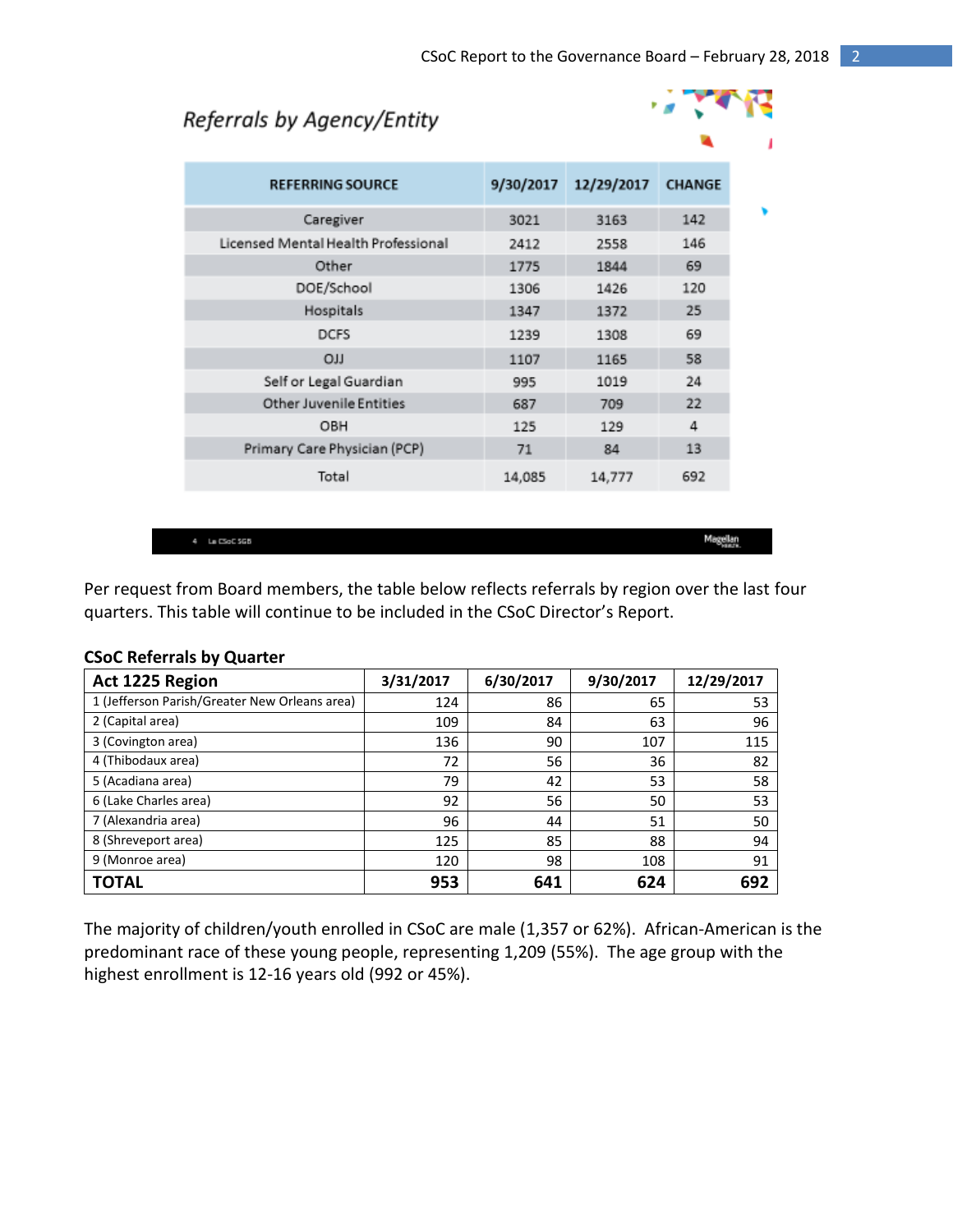#### **Wraparound Agency (WAA) update:**

Sheila Jordan, CSoC State Team Family Lead, has worked with the national trainer over the past year, developing content expertise, in order to provide technical assistance, as well as monitoring for best practice of the WAAs going forward. Sheila will be hosting the Louisiana Coaches Learning Community conference calls with the WAA coaches. These calls will give the coaches time to share their experiences, discuss how to best support their facilitators, and collaborate on addressing barriers the facilitators are encountering.

The State CSoC team is working with the Magellan CSoC team and the WAAs to review the current quality data reports to better understand regional areas of strengths and needs from a practice perspective. Magellan completed the annual 2017 Wraparound Fidelity. The results may be available to share at our next meeting.

The WAAs continue to work in their communities engaging partners and other stakeholders, to support the adoption of system of care values, as well as to increase awareness of and access to the CSoC program.

#### **Family Support Organization (FSO) update:**

Selected in November 2017 to serve as the FSO, Behavioral Services of Louisiana was able to hire trainers and some staff from the previous FSO. This hiring of previously trained staff prepared the organization to begin providing services in January 2018. Currently, 59 staff members are providing services to youth in all regions. Currently, 234 CSoC participants are receiving services, with 77% receiving parent support and 35% receiving youth support. All regions have staff capacity to provide service to new referrals, the rates of which are expected to increase in upcoming months.

#### **Statewide Coordinating Council:**

In the coming quarter, Sheila Jordan will work closely with the FSO to build regional and statewide Family and Youth Advisory Boards. With direct relationships to CSoC youth and families, and being in the communities, the FSO will be able to build relationships, recruit diverse stakeholder groups, and maintain engagement with advisory board members. Sheila will support these efforts, attending meetings, offering training, and supporting regional participation growth.

#### **CSoC Finance and Audit Committee:**

This committee meets on an 'as needed' basis and has not met during this quarter. However, we are finalizing the CSoC MOU, which will be sent to the agency Secretaries for review and signature as soon as possible.

#### **CSoC Quality Assurance (QA) Committee:**

Committee Chair, Cindy Guitrau, will report to the Board during today's meeting.

#### **Provider Network:**

#### **Short-term Respite**

There are 21 STR providers this quarter.

#### **Independent Living Skills Building**

There are 143 ILSB providers throughout the regions.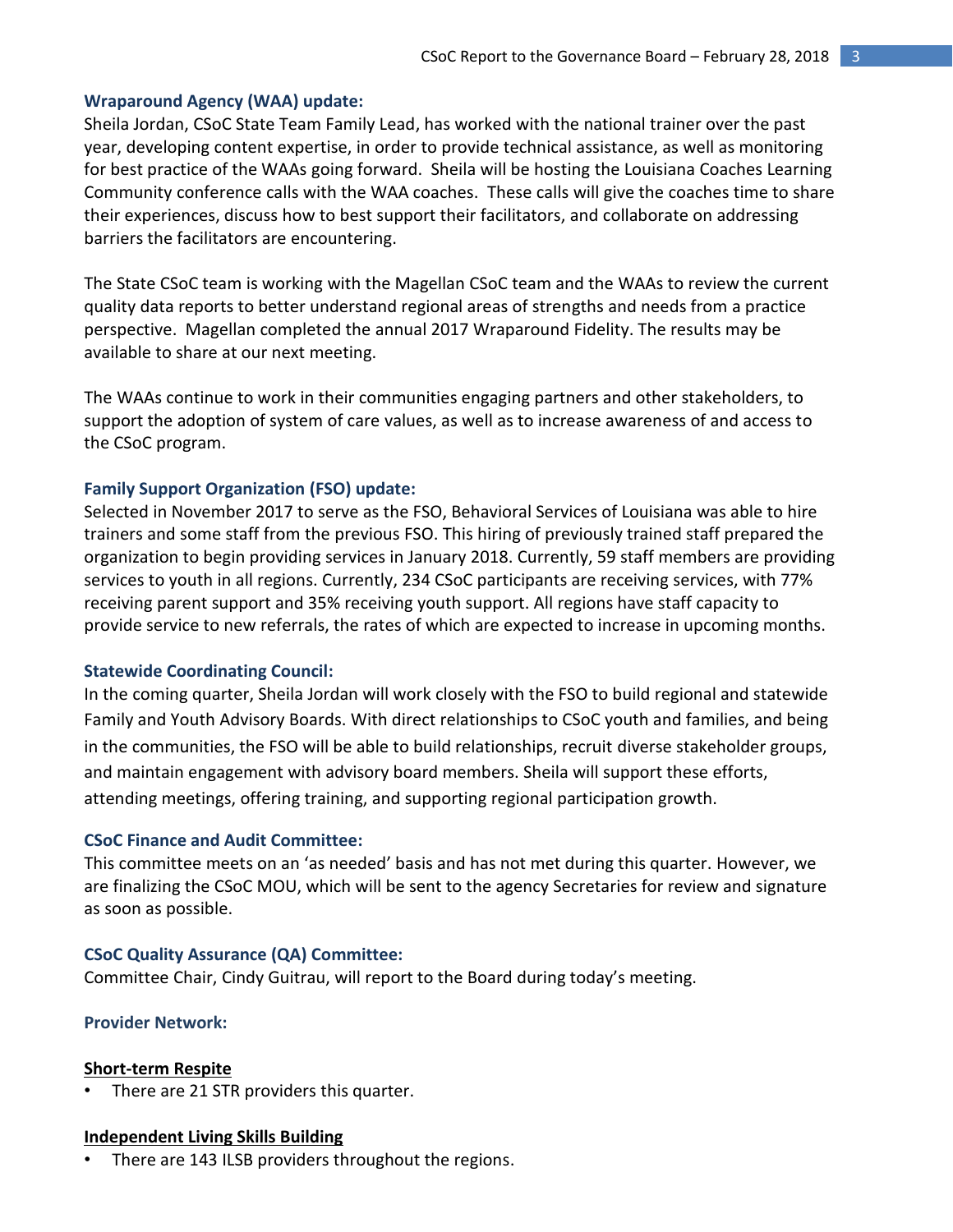## **Trends in Children/Youth Outcomes Data:**

#### **Inpatient Psychiatric and Emergency Room Utilization**

Source: Medicaid Claims: Calendar Year 2017, Quarter 4

Utilization of inpatient psychiatric hospitalization for CSoC youth who were enrolled in CSoC for more than 90 days. Review includes use of inpatient psychiatric hospitalization 90 days **before enrollment i**n CSoC and 90 days **post-discharge** from CSoC.

- Data reveals an **85.7% decrease** in the **use of inpatient psychiatric hospitalization in the 90 days post-discharge from CSoC.**
- Data also reveals an **80.9% decrease in the use of the emergency room for behavioral health diagnosis for the same population.**

#### **CSoC Children Inpatient Psychiatric Utilization**

Source: Magellan

- Percent of CSoC members (under 22) who were served in a psychiatric hospital during the quarter: 114 or 4.30%
- Average length of stay for CSoC members (under 22) in psychiatric hospitalization: 5.99 days



Magellan

CSoC Children Inpatient Psychiatric Utilization

| <b>TYPE OF</b><br><b>SETTING</b>     | Members who<br>spent any days in<br>restrictive settings<br>(levels shown<br>below) | Number of Children/Youth<br><b>Enrolled during Reporting</b><br>Period | Percent | ALOS |
|--------------------------------------|-------------------------------------------------------------------------------------|------------------------------------------------------------------------|---------|------|
| Inpatient<br>Psychiatric<br>Hospital | 114                                                                                 | 2,654                                                                  | 4.30%   | 5.99 |

| 17 La CSoC 5GB |  |  |  |
|----------------|--|--|--|
|                |  |  |  |

## **CANS Outcomes Data**

## Source: Magellan

Outcomes Findings: An analysis of the global CANS scores beginning at initial intake and then at discharge for 434 youth with valid data of the 446 youth discharged during the quarter showed:

A mean score decrease of 18.58 points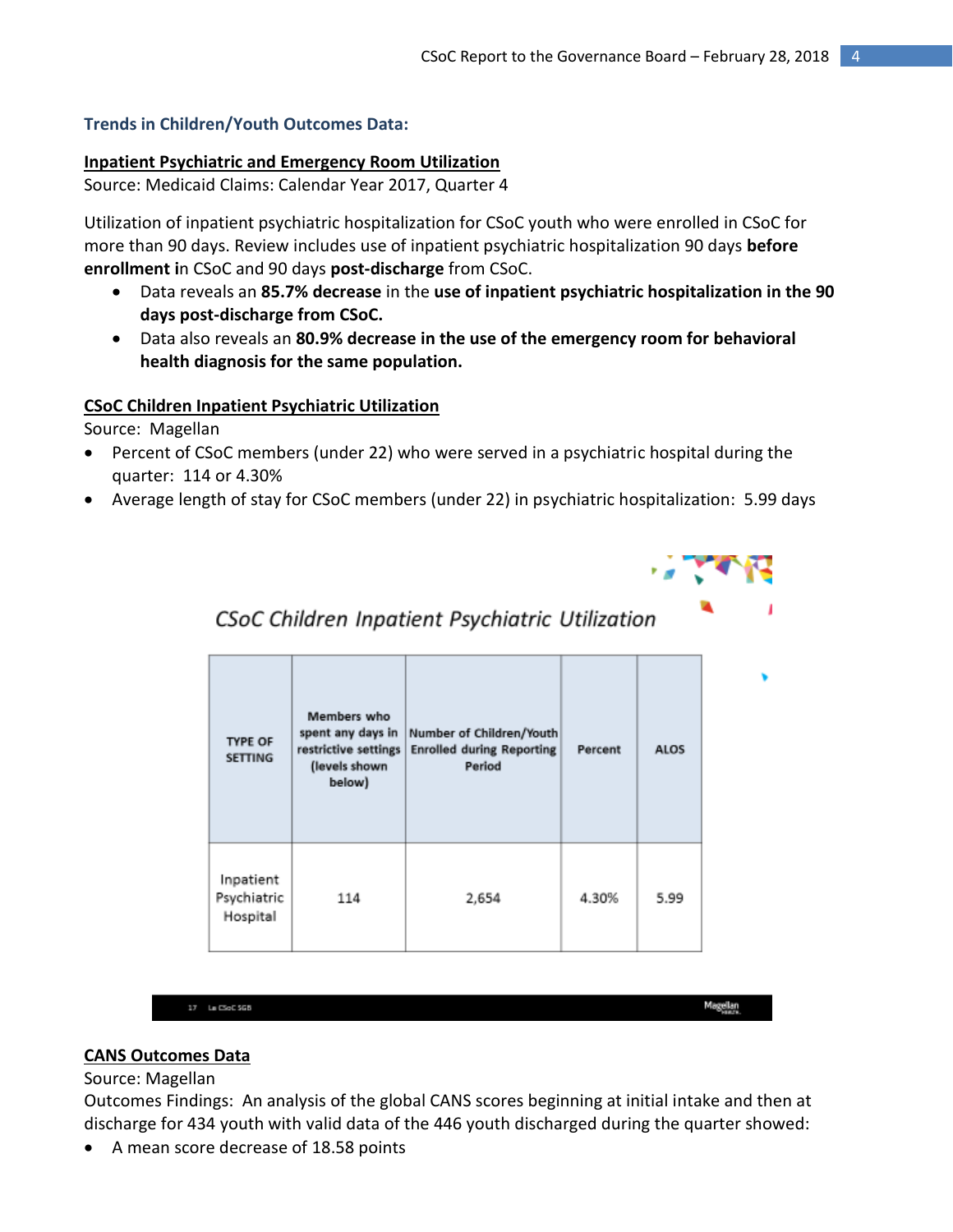72.35% of youth showed improved clinical functioning



Child and Adolescent Needs and Strengths (CANS) **Outcomes: Clinical Functioning** 

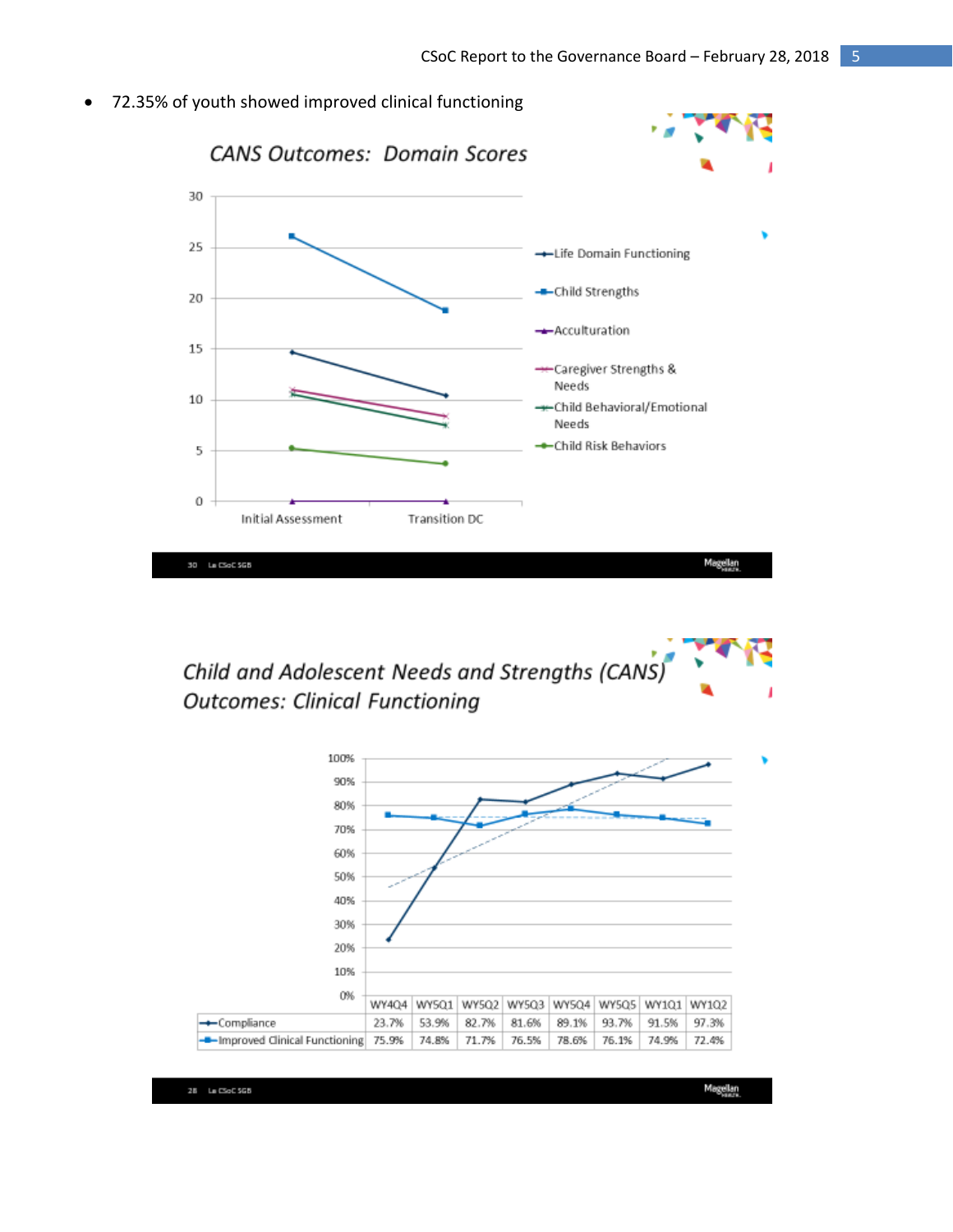# **School Outcomes**

Source: Magellan

The CANS school module, which evaluates school functioning, is regularly applied when children and youth initially enroll in CSoC, then every 180 days after enrollment and at discharge. This offers a more consistent and objective picture of a youth's school functioning over time. The following results were documented:

- 68.80% showed improved school functioning
- 69.82% showed improved school behavior



| <b>THE REAL PROPERTY</b> |
|--------------------------|
|--------------------------|

# **Youth with an IEP**

Source: Magellan

 A review of the enrollment for this time period indicates that approximately 35.83% of the children/youth enrolled in CSoC had a current IEP meaning that they are receiving special education services in the school system.

# **Home and Community Based Services**

Source: Magellan

 The use of Home and Community-Based Services decreased during the reporting period due to termination of the Family Support Organization (FSO) from the Magellan provider network. The new FSO began providing services during January 2018, so the utilization of services is expected to trend upward going forward.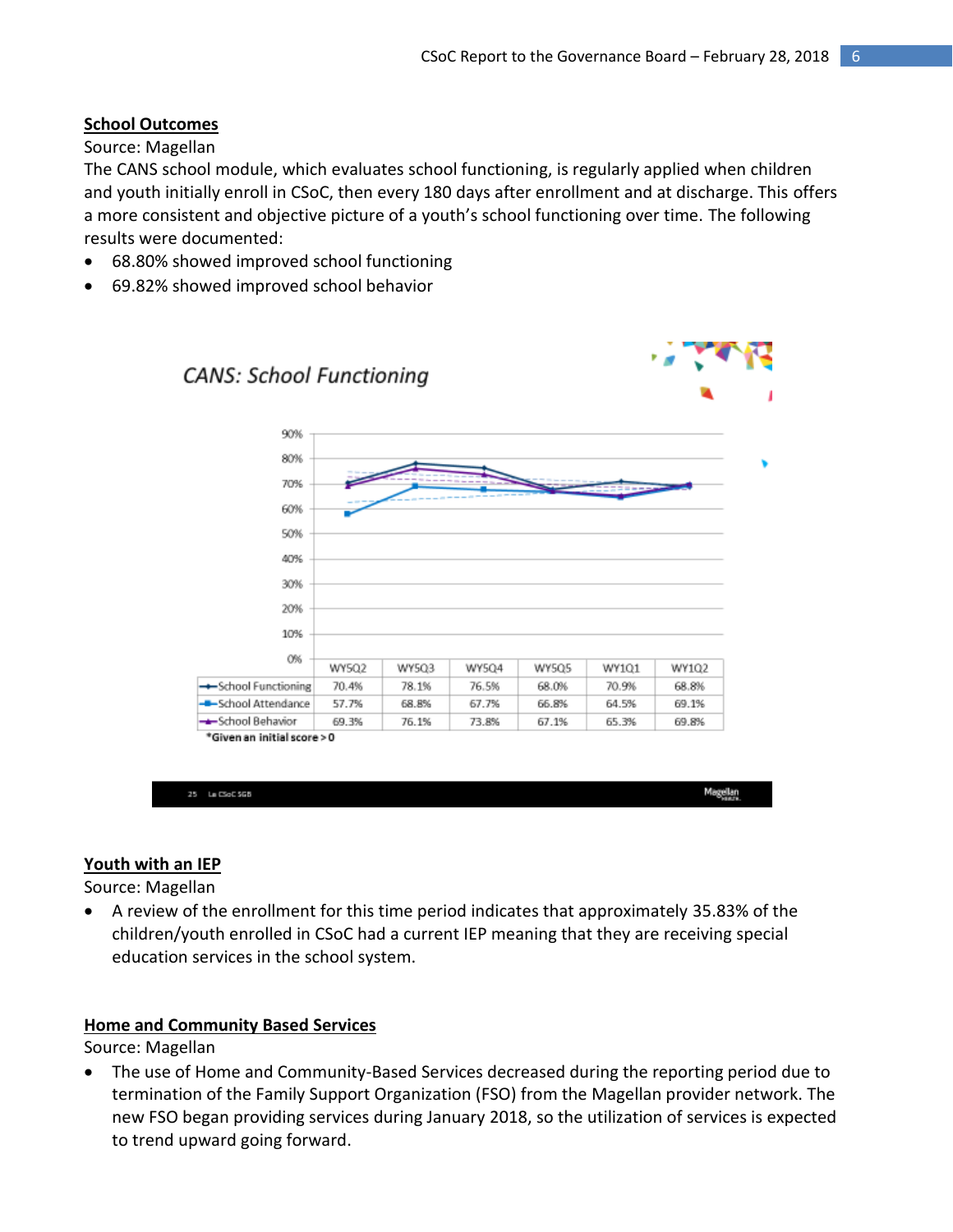

## **Living Situation at Discharge from CSoC**

Source: Magellan

 Percent of youth whose living situation at discharge from CSoC is a home and community based setting: 92.38%